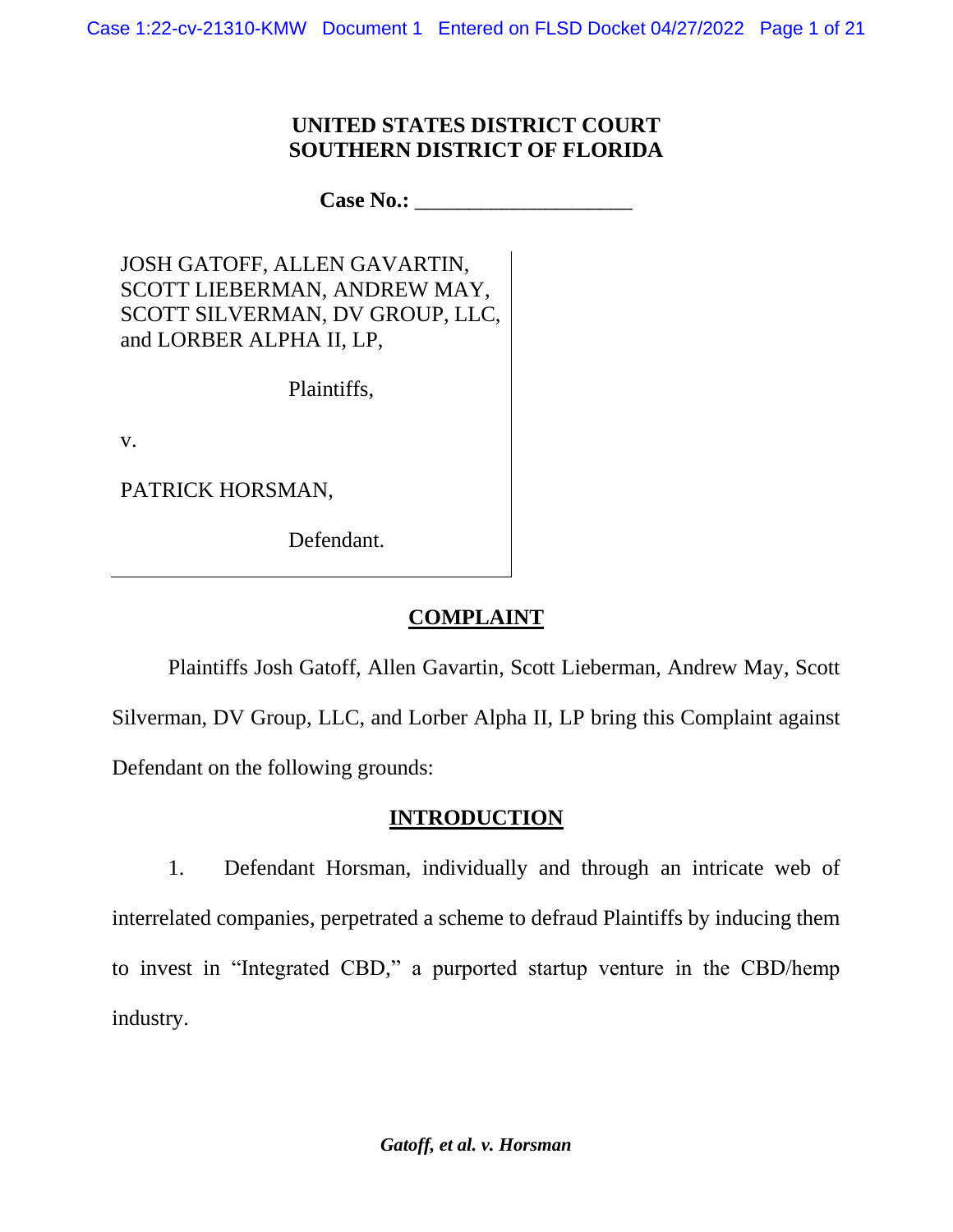2. Horsman, a self-proclaimed "serial entrepreneur," made material misrepresentations and omissions in order to solicit Plaintiffs' investments in his company. Horsman proceeded to engage in a course of gross misconduct designed to funnel Plaintiffs' invested funds (as well as proceeds from a Paycheck Protection Program loan) into his own pockets and into the coffers of entities Horsman owned and/or controlled.

3. At the center of this web of companies were Integrated CBD, LLC, the main operating entity and primary investor-facing entity, and Integrated CBD Holdings, LLC, Integrated CBD's holding company and the entity in which several Plaintiffs invested.

4. Unfortunately for Plaintiffs, Horsman ran Integrated CBD into the ground, misrepresented the risks of the investments, and took capital for personal gain, causing Plaintiffs to lose the entirety of their investments.

#### **JURISDICTION AND VENUE**

5. This Court has diversity jurisdiction over this action pursuant to 28 U.S.C. § 1332. The amount in controversy exceeds the sum or value of \$75,000, exclusive of interest and costs, Plaintiffs are citizens of New York, Arizona, Michigan, Illinois, and Florida, while Defendant is a citizen of Puerto Rico.

6. Venue is proper in this Court pursuant to 28 U.S.C. § 1391 because a substantial part of the events or omissions giving rise to the claim occurred in Miami-

> *Gatoff, et al. v. Horsman* **Page 2 of 21**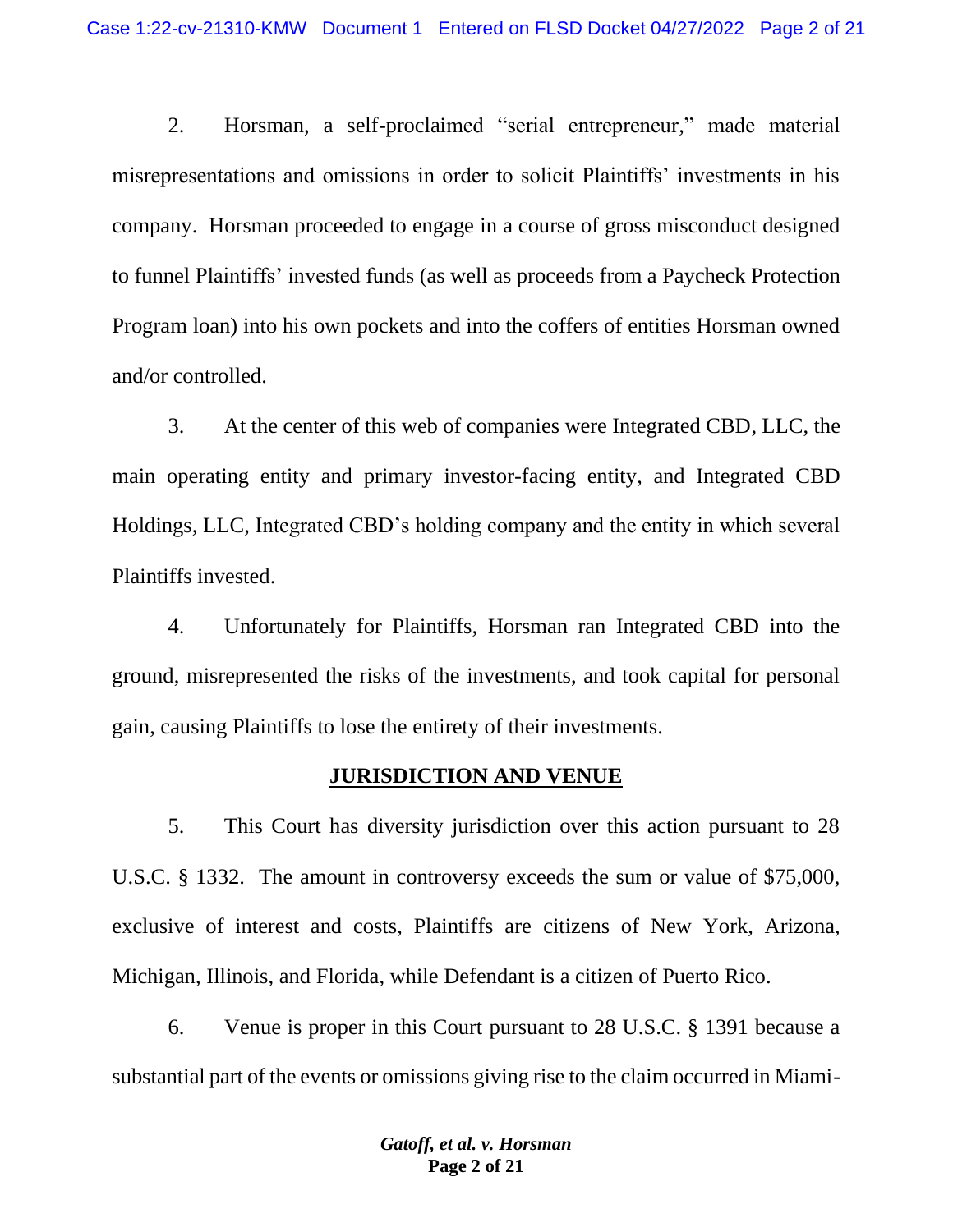Dade County, Florida. Specifically, Defendant Horsman resided in Miami-Dade County during the time period of the events detailed herein and used Miami-Dade County as his base of operations to run Integrated CBD and commit the misconduct detailed herein. Often, Horsman used an email signature block that displayed the Integrated CBD logo and a Miami Beach address.

#### **THE PARTIES**

7. Plaintiff Josh Gatoff is an individual who resides in Roslyn Heights, New York. On the basis of Horsman's misrepresentations and omissions set forth herein, Gatoff invested \$50,000 in Integrated CBD.

8. Plaintiff Allen Gavartin is an individual who resides in Phoenix, Arizona. In or around March 2019, on the basis of Horsman's misrepresentations and omissions set forth herein, Gavartin invested \$25,000 in Integrated CBD.

9. Plaintiff Scott Lieberman is an individual who resides in Ann Arbor, Michigan. In or around September 2019, on the basis of Horsman's misrepresentations and omissions set forth herein, Lieberman invested \$200,000 in Integrated CBD.

10. Plaintiff Andrew May is an individual who resides in Old Westbury, New York. In or around September 2019, on the basis of Horsman's misrepresentations and omissions set forth herein, May invested \$100,000 in Integrated CBD.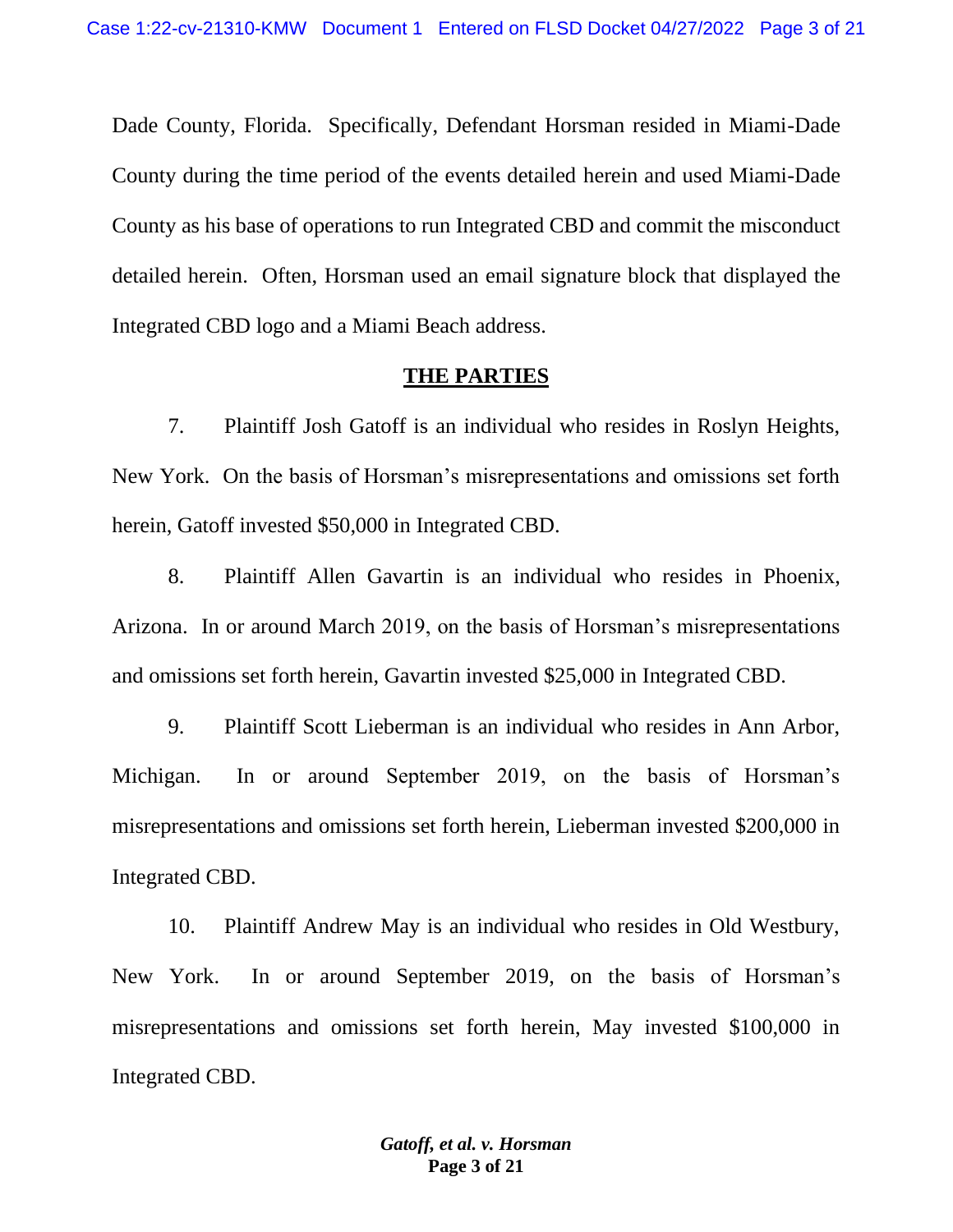11. Plaintiff Scott Silverman is an individual who resides in Old Westbury, New York. In or around September 2019, on the basis of Horsman's misrepresentations and omissions set forth herein, Silverman invested \$200,000 in Integrated CBD.

12. Plaintiff DV Group, LLC is a Delaware limited liability company with its principal place of business located at 216 W. Jackson Blvd, 3rd Floor, Chicago, Illinois 60606. In or around July 2019, on the basis of Horsman's misrepresentations and omissions set forth herein, DV Group, LLC invested \$500,000 in Integrated CBD.

13. Plaintiff Lorber Alpha II, LP's general partner, Lorber Alpha II, LLC is a Delaware limited liability corporation with its principal place of business located in Miami Beach, Florida. Plaintiff Lorber Alpha II, LP's limited partners reside in New York and Florida, respectively. On the basis of Horsman's misrepresentations and omissions set forth herein, Lorber Alpha II, LP invested \$250,000 and \$58,000 in Integrated CBD in September and November 2019, respectively.

14. Defendant Patrick Horsman is an individual who resides in San Juan, Puerto Rico.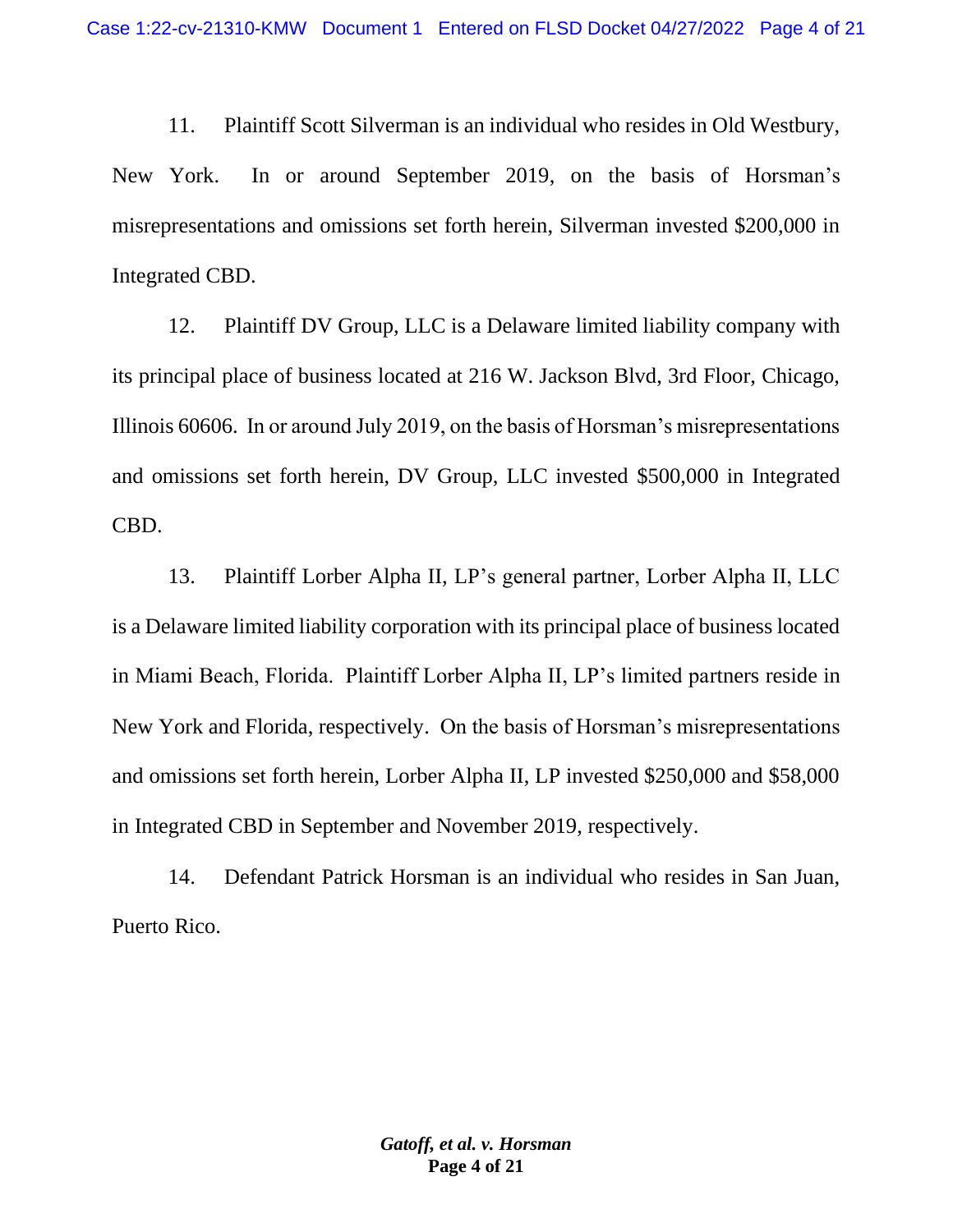#### **RELEVANT NON-PARTIES**

15. In order to perpetrate and facilitate the misconduct detailed herein, and in order to insulate himself from personal liability for the misconduct detailed herein, Horsman created a complex web of companies, each of which played a role in his scheme to defraud Plaintiffs of their invested funds. At all relevant times, Horsman controlled—either as a named principal or by purporting to be a principal—each of these companies. These companies included, but are not limited to:

- a. Integrated CBD, LLC a Delaware limited liability company for which Horsman was President, CEO, and Chairman of the Board;
- b. Integrated CBD Holdings, LLC, a Delaware limited liability company for which Horsman acted and/or purported to act as manager and/or principal member;
- c. Integrated AG Holdings LLC, an Arizona limited liability company for which Horsman was a member and manager;
- d. Integrated AG Equipment LLC, an Arizona limited liability company for which Horsman was a manager;
- e. Integrated AG Operations LLC, a Delaware limited liability company for which Horsman acted and/or purported to act as its manager and principal member;
- f. IAG Equipment LLC, an Arizona limited liability company for which Horsman was manager;
- g. AZ Farm Management LLC, a Delaware limited liability company for which Horsman was principal member;
- h. Integrated AG LP, a Delaware limited partnership for which Horsman was managing partner, co-founder, and co-owner;

*Gatoff, et al. v. Horsman* **Page 5 of 21**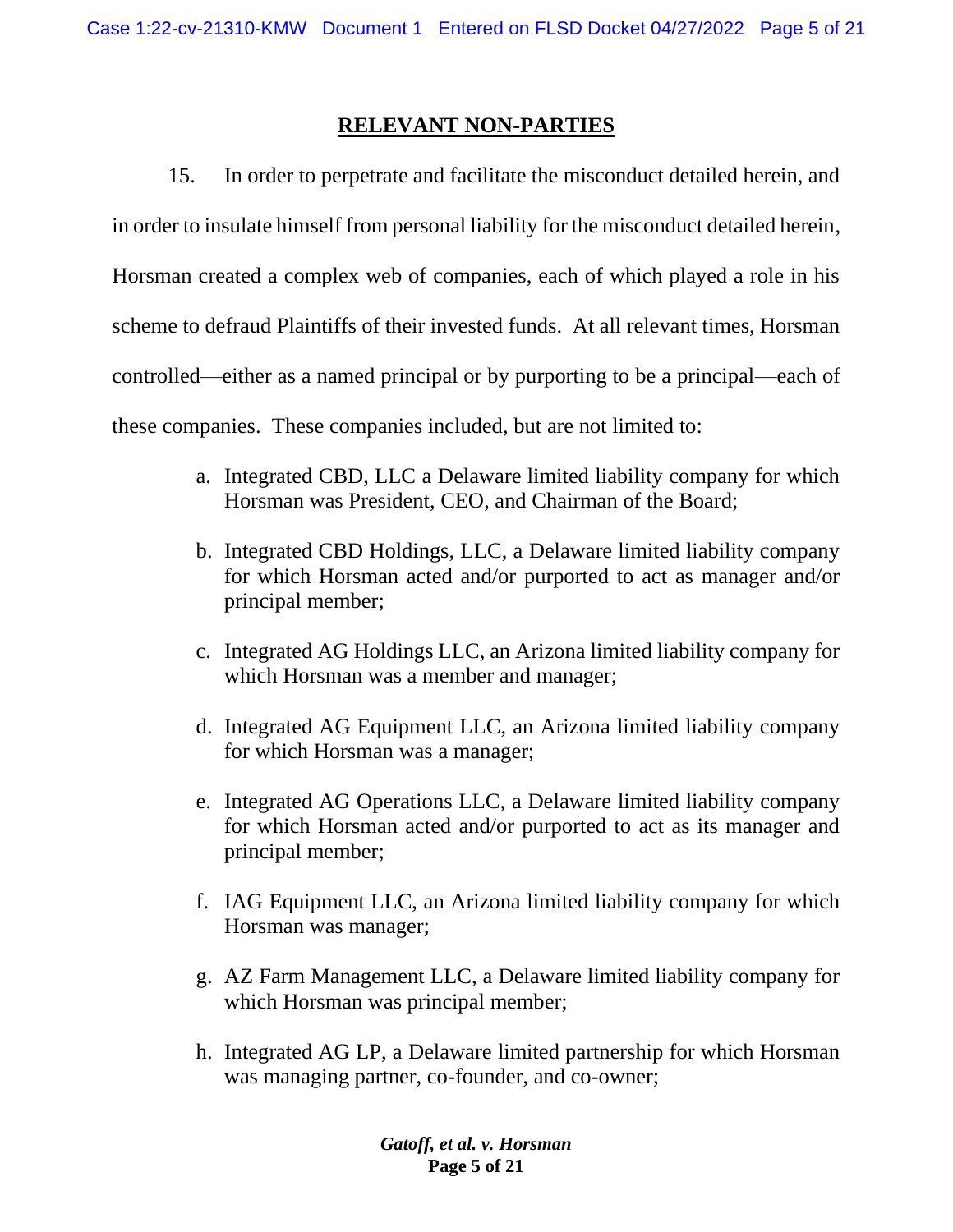- i. Verified Organic LP, a Delaware limited partnership for which Horsman was co-founder and co-owner;
- j. Verified Organic LLC, a Delaware limited liability company for which Horsman was co-founder and co-owner;
- k. Integrated AG Management LLC, a Delaware limited liability company for which Horsman acted and/or purported to act as manager and/or principal member;
- l. Integrated AG Holdings AZ LLC, an Arizona limited liability company for which Horsman was a member and manager;
- m. Integrated AG XI LLC, an Arizona limited liability company whose sole member was Integrated AG Management LLC, for which Horsman acted and/or purported to act as manager and/or principal member;
- n. Integrated AG XII LLC, an Arizona limited liability company whose sole manager was Integrated AG Holdings LLC, which was managed by Horsman; and
- o. Hyder Ranch LLC, an Arizona limited liability company managed in part by Integrated AG XII LLC, whose sole manager was Integrated AG Holdings LLC, which was managed by Horsman.

## **FACTUAL ALLEGATIONS APPLICABLE TO ALL CLAIMS**

### **I. Horsman's solicitation of Plaintiffs' investments**

16. In or around March 2019, to solicit investments in Integrated CBD,

LLC ("Integrated CBD") and/or Integrated CBD Holdings, LLC ("Integrated CBD

Holdings"), Horsman created or caused to be created and disseminated or caused to

be disseminated an investment presentation (the "March 2019 Presentation").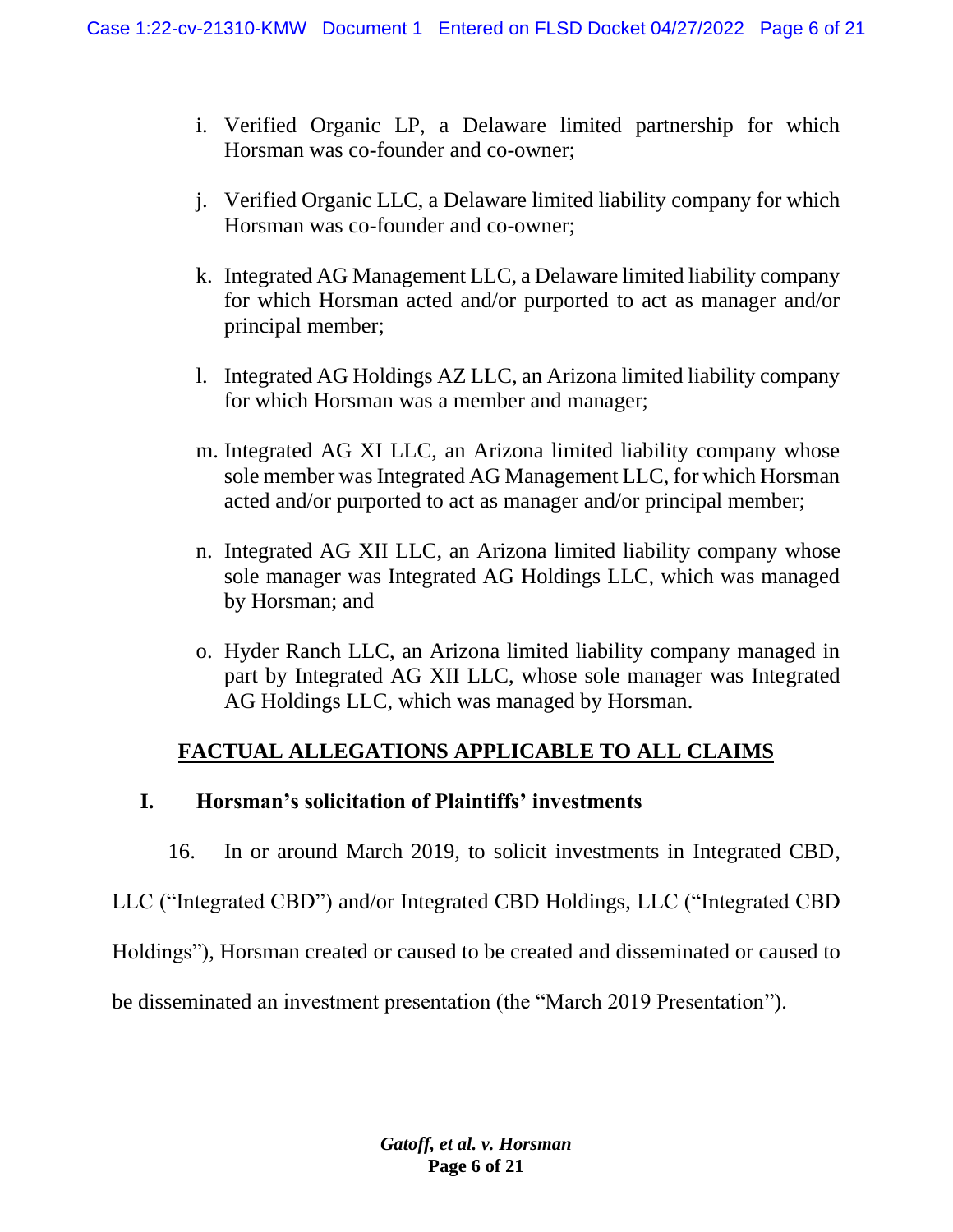17. The March 2019 Presentation is replete with lofty projections, goals, and capabilities for Integrated CBD, all designed to convince Plaintiffs that Integrated CBD was poised to carve out a substantial market share in the rapidlygrowing CBD industry and generate exponential returns for Plaintiffs.

18. In the March 2019 Presentation, Horsman made or caused to be made material misrepresentations and omissions with respect to Integrated CBD, including:

- a. Integrated CBD had "[a]ccess to over 10,000 acres of certified organic/conventional farmland in Arizona";
- b. Integrated CBD was poised to "[p]lant 10,000 AZ acres" in early 2020; and
- c. Integrated CBD had developed strategic partnerships with Verified Organic and Integrated Ag.

19. These representations, among others, formed the basis for Horsman's projection that Integrated CBD was poised to become "a multi-billion-dollar company capable of public market exit." Horsman shared this presentation with investors and vouched for the accuracy of its contents. These factual assertions and projections were materially false because Integrated CBD did not have the resources, relationships, or financial means to engage in this business or a realistic basis to claim the company was on the verge of being a multi-billion-dollar business.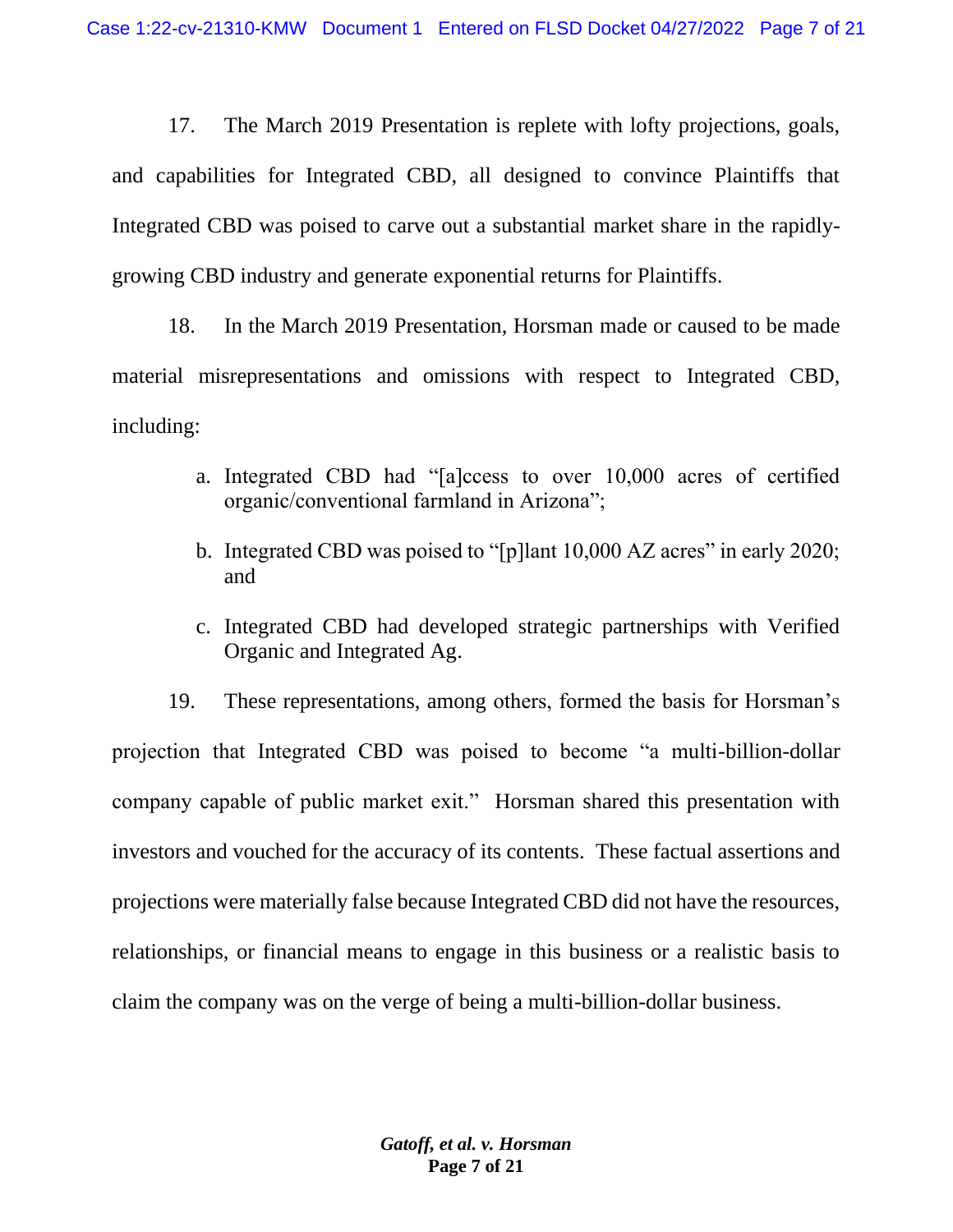20. In or around August 2019, to solicit investments in Integrated CBD and/or Integrated CBD Holdings, Horsman created or caused to be created and disseminated or caused to be disseminated another "Investor Presentation," dated August 2019 (the "August 2019 Presentation").

21. The August 2019 Presentation is again replete with lofty projections, goals, and capabilities for Integrated CBD, all designed to convince Plaintiffs that Integrated CBD was poised to carve out a substantial market share in the rapidlygrowing CBD industry and generate exponential returns for Plaintiffs.

22. In the August 2019 Presentation, Horsman made or caused to be made material misrepresentations and omissions with respect to Integrated CBD, including:

- a. Integrated CBD was poised to "[p]lant 10,000 AZ acres" in 2020;
- b. Integrated CBD had "access to **one of the largest certified organic farms in the United States: 10,000 acres**" (emphasis in original); and
- c. Integrated CBD had developed strategic partnerships with Verified Organic and Integrated Ag.

23. These representations, among others, formed the basis for Horsman's repeated projection that Integrated CBD was poised to become "a multi-billiondollar company capable of public market exit." These factual assertions and projections were materially false because Integrated CBD did not have the resources,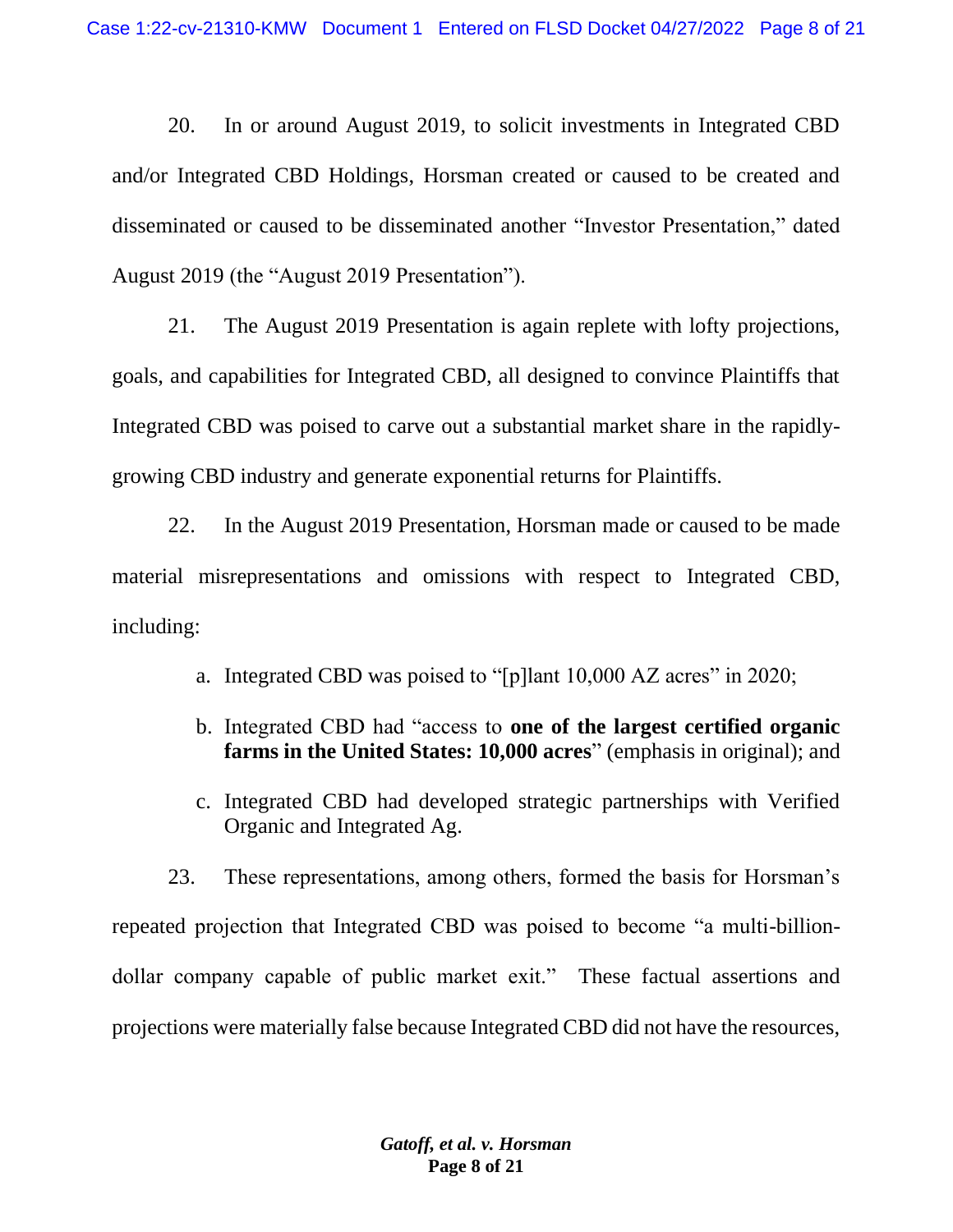relationships, or financial means to engage in this business or a realistic basis to claim the company was on the verge of being a multi-billion-dollar business.

24. In or around November 2019, to solicit investments in Integrated CBD and/or Integrated CBD Holdings, Horsman created or caused to be created and disseminated or caused to be disseminated yet another investor presentation, this time titled "Confidential Information Presentation," dated November 2019 (the "November 2019 Presentation").

25. The November 2019 Presentation is again replete with lofty projections, goals, and capabilities for Integrated CBD, all designed to convince Plaintiffs that Integrated CBD was poised to carve out a substantial market share in the rapidly-growing CBD industry and generate exponential returns for Plaintiffs.

26. In the November 2019 Presentation, Horsman made or caused to be made material misrepresentations and omissions with respect to Integrated CBD, including:

- a. Integrated CBD was poised to "[p]lant up to 10,000 AZ acres" in 2020;
- b. Integrated CBD had "access to 10,000 acres of certified organic farmland" which it stated was "immediately available"; and
- c. Integrated CBD's farmland was "[s]uperior, isolated and contiguous".

27. These representations, among others, formed the basis for Horsman's stated projection that Integrated CBD would enjoy revenue of *over \$1 billion* in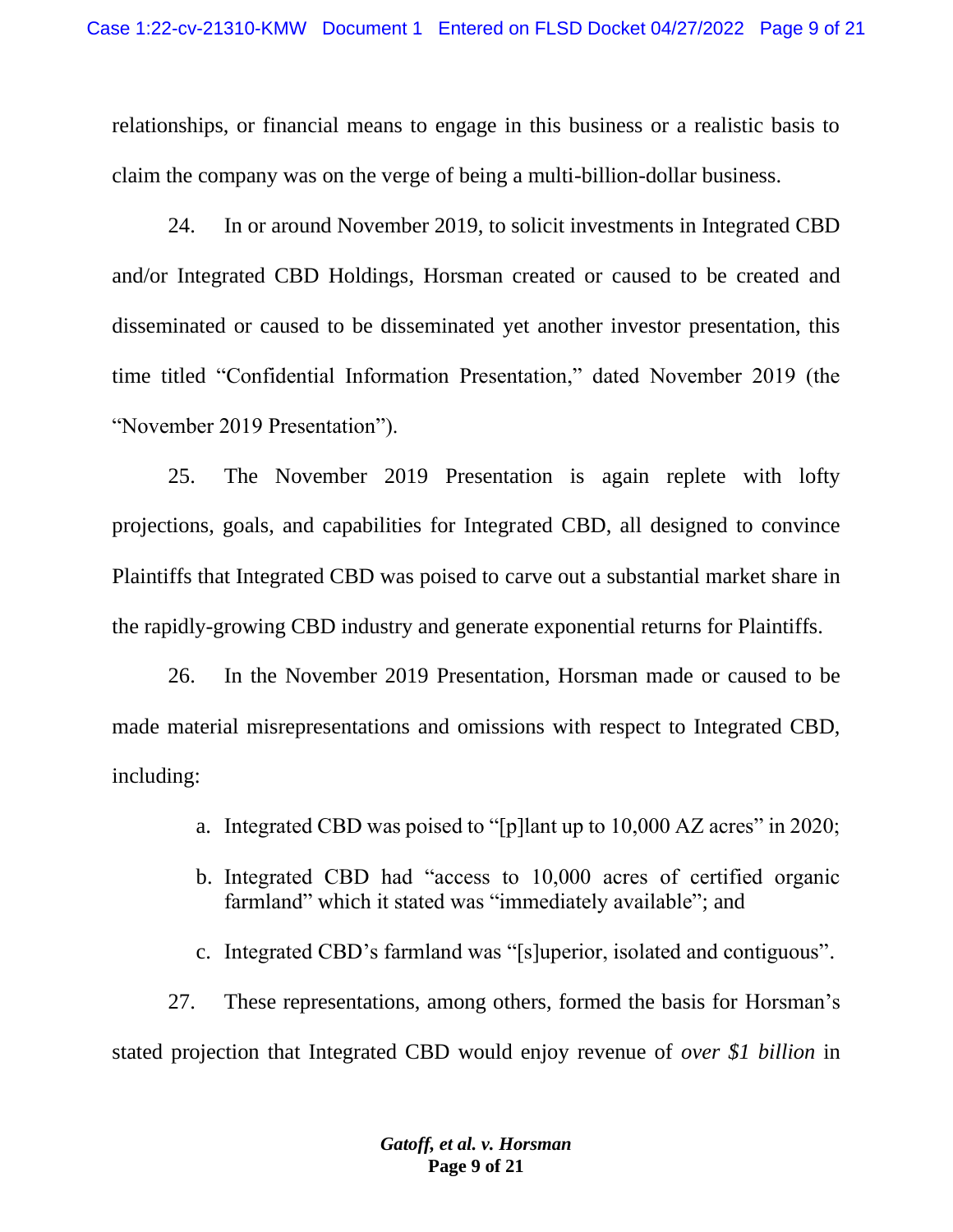2021. Horsman knew or should have known that Integrated CBD had no realistic chance of generating over \$ 1 billion in revenue. These factual assertions and projections were materially false because Integrated CBD did not have the resources, relationships, or financial means to engage in this business or a realistic basis to claim the company was on the verge of being a multi-billion-dollar business.

28. On information and belief, similar versions of these investor presentations which contained virtually identical material misrepresentations and omissions were also circulated to prospective investors in, without limitation, January and April 2019.

29. The misrepresentations and omissions detailed above formed the basis for Plaintiffs' respective decisions to invest in Integrated CBD and/or Integrated CBD Holdings and Plaintiffs reasonably relied on them.

30. In addition, beginning as early as September 2019, Horsman began creating or causing to be created and disseminating or causing to be disseminated investor update letters. Without limitation, one was sent in September 2019, one in October 2019, and another in November 2019.

31. The letters were designed to create the impression that Integrated CBD was flourishing, including by purportedly securing large product orders and positive industry feedback.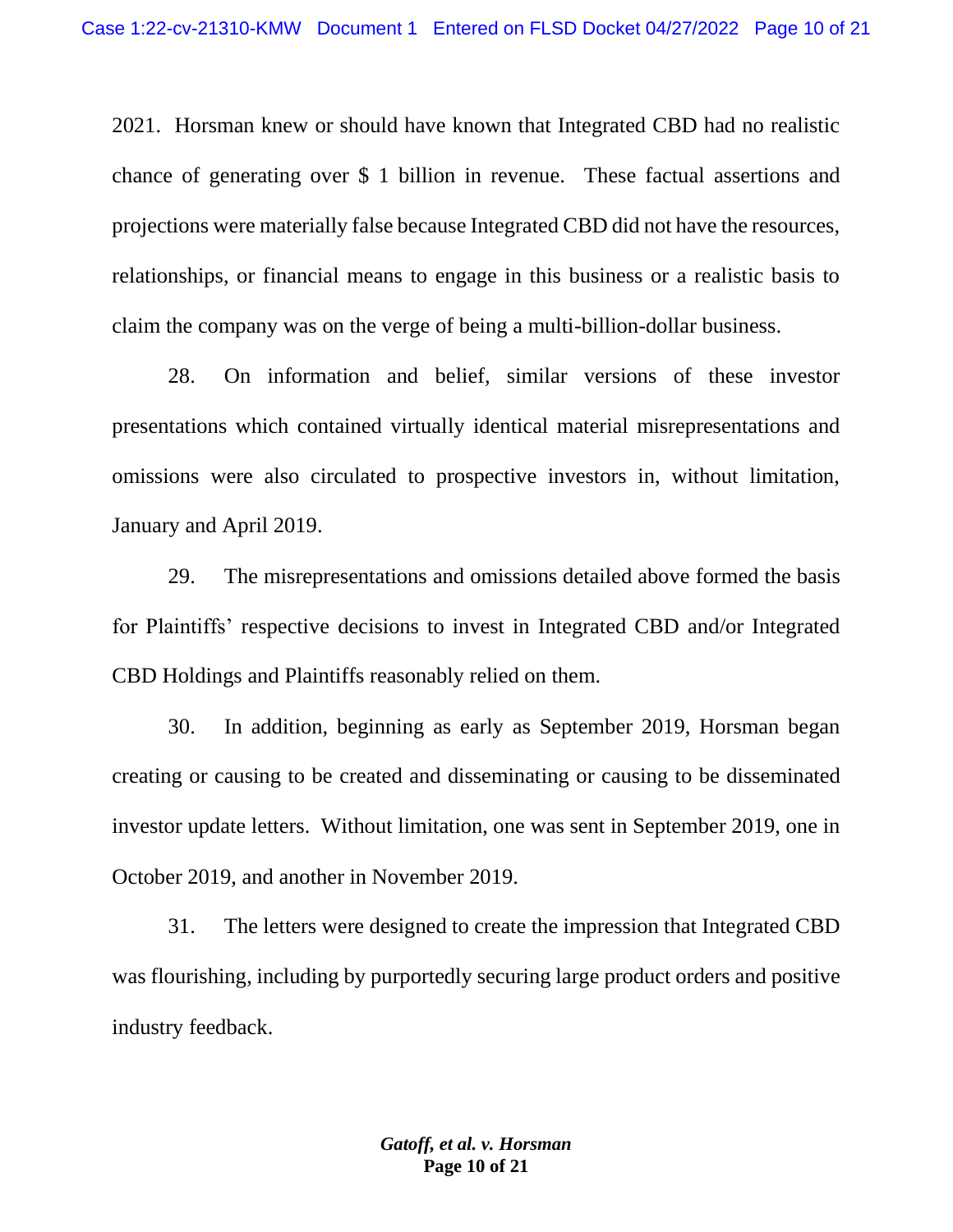32. Moreover, the November 2019 letter represented that Integrated CBD's farming operations were underway and that, despite minor setbacks, the company was "enthusiastic about our prospects moving forward." This letter omitted material information about both the quality and quantity of Integrated CBD's farmland and farming operations.

33. These letters were designed to induce Plaintiffs to remain invested in the company and not to seek legal recourse for having been defrauded by Horsman.

### **II. Horsman's representations were materially false and misleading**

#### *A. Integrated CBD did not have access to over 10,000 acres of farmland*

34. As detailed above, Horsman repeatedly represented to Plaintiffs that Integrated CBD had access to over 10,000 acres of farmland. This representation was false.

35. In reality, Integrated CBD had only leased 8,524 acres of farmland. As will be explained in greater detail herein, (1) much of this farmland was of extremely poor quality, and (2) some of the leases Integrated CBD executed with respect to this farmland were nothing more than affiliated-party transactions designed exclusively to enrich Horsman.

36. Despite Horsman's repeated projections that most, if not all, of this farmland would be utilized in 2021, Integrated CBD's internal models projected that

> *Gatoff, et al. v. Horsman* **Page 11 of 21**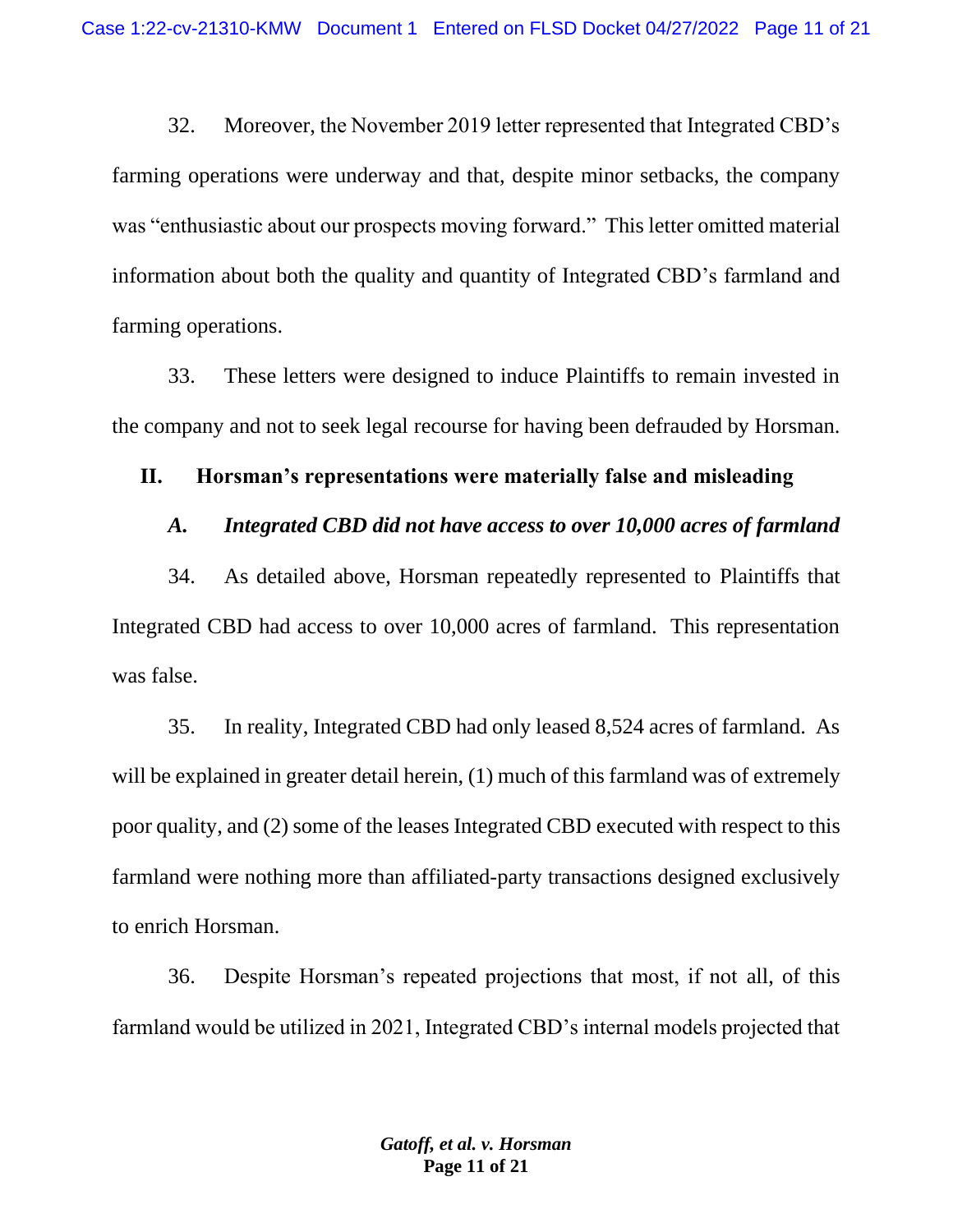the company was on track to utilize no more than 5,000 farmable acres by the end of 2023.

### *B. Integrated CBD's farmland was of extremely poor quality*

37. In addition to touting the quantity of farmland Integrated CBD purportedly had access to, Horsman also represented that the quality of the company's farmland was "superior." This representation was false.

38. In reality, the farmland Integrated CBD had access to had never been successfully farmed, and was well-known to be some of the worst land in its region for farming. This was, in part, due to the fact that the land was rocky, had too much sodium in the soil and water, and suffered from well and irrigation defects.

39. As a result, Horsman's representations that Integrated CBD could or would farm on anywhere near 10,000 acres of farmland were false or misleading as Horsman knew the land could not be used for his stated purposes.

40. As a result, Horsman's representation that Integrated CBD was "enthusiastic" about its farming prospects had no factual support.

41. As a result, Horsman's projections about the financial viability and potential for rapid growth of Integrated CBD—which were based in part on the company's purported ability to utilize increasingly large portions of its farming acreage—could not have been true.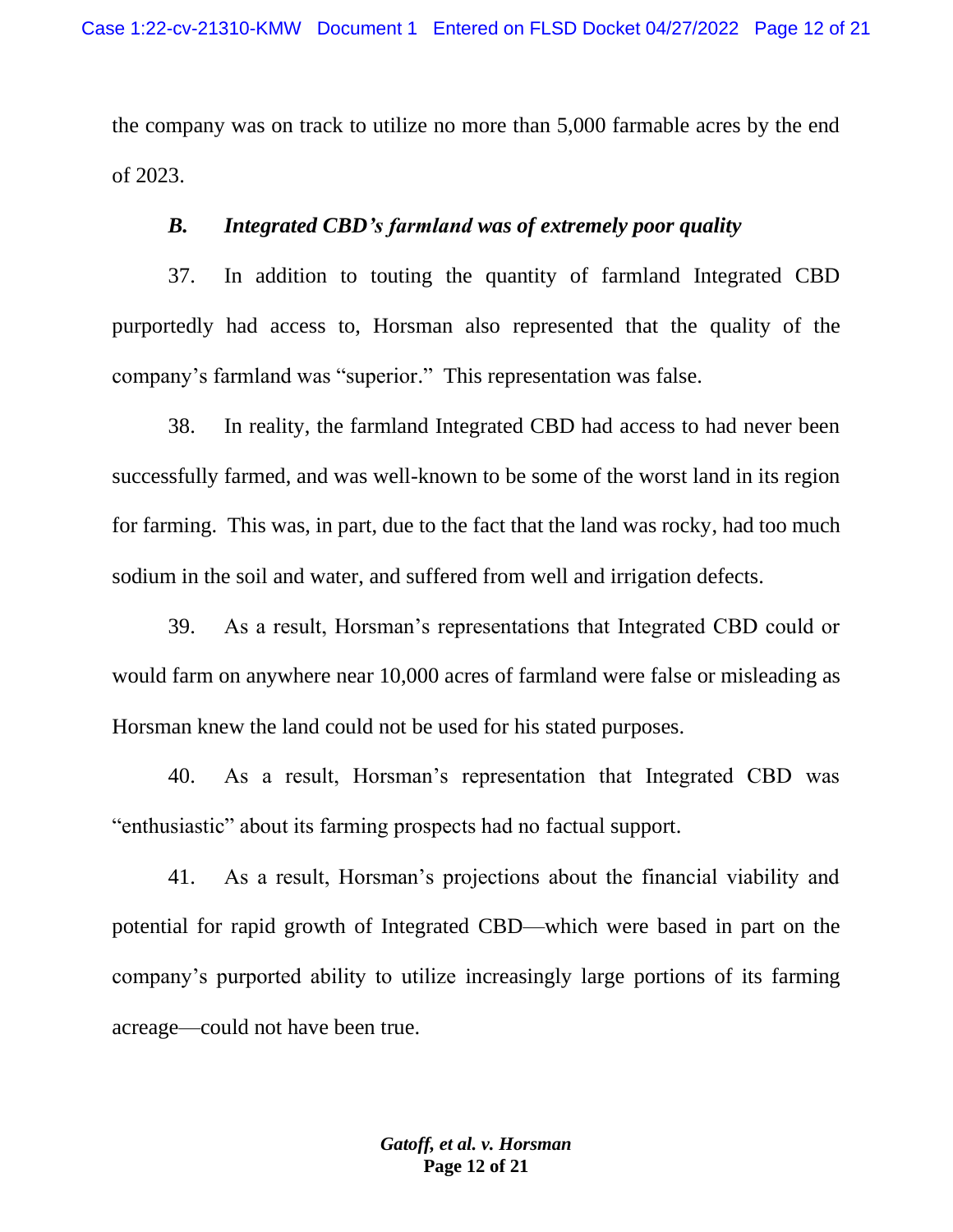# *C. Integrated CBD's purported strategic partnership with Verified Organic was simply a ploy to enrich Horsman through his affiliated company*

42. On multiple occasions, Horsman represented that Integrated CBD developed a partnership with Verified Organic, and that Integrated CBD's ability to dually label its products "USDA Certified Organic" and as "Verified Organic" set it apart from its competition.

43. However, Horsman did not disclose that Verified Organic was not a label consumers or industry personnel were familiar with and, in fact, that Verified Organic was Horsman's own startup company.

44. In reality, the purported "partnership" between Integrated CBD and Verified Organic was nothing more than a way to benefit Horsman's other venture, Verified Organic, while offering no benefit to Integrated CBD.

45. The "partnership" did not end with the label. Rather, Horsman directed or caused Integrated CBD to invest \$500,000 of investor monies into Verified Organic in exchange for a 5% ownership stake (valuing Verified Organic at \$10,000,000). This funneled precious capital (invested, in part, by Plaintiffs) out of Integrated CBD into another Horsman-owned entity, enriching Horsman without delivering any benefit to Integrated CBD or, in turn, Plaintiffs.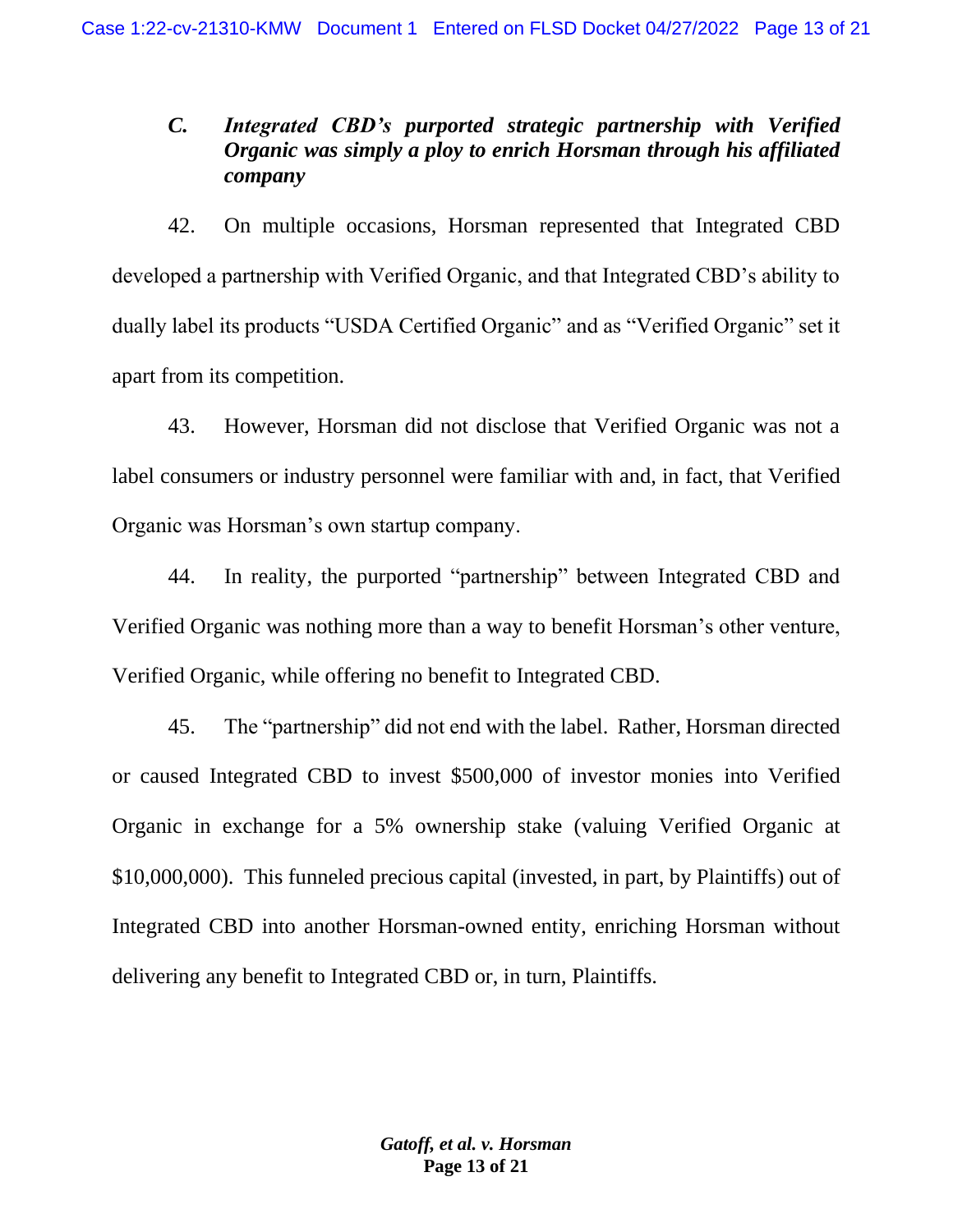# **III. Horsman siphoned funds to himself and affiliated entities through numerous related-party transactions**

*A. Integrated CBD grossly overpaid to lease farmland for its operations*

46. To begin its purported farming operations, Integrated CBD leased farmland from Integrated AG XI, LLC ("Integrated AG XI"). Both Integrated CBD and Integrated AG XI are ultimately owned and controlled by Horsman.

47. Specifically, on March 15, 2019, Integrated CBD entered into a 20-year lease agreement with Integrated AG XI (the "March 2019 Lease") for farmland in Yuma County, Arizona. Integrated CBD agreed to pay the following amounts pursuant to the March 2019 Lease:

| Year | Rent per tillable<br>acre | <b>Tillable acres</b> | <b>Annual rent</b>          |
|------|---------------------------|-----------------------|-----------------------------|
| 2019 | \$600.00 <sup>1</sup>     | 2,700                 | \$1,620,000.00              |
| 2020 | \$615.00                  | 3,769                 | \$1,980,489.00 <sup>2</sup> |
| 2021 | \$630.38                  | 3,769                 | \$2,375,902.00              |

48. Because the leased farmland was owned and controlled by affiliated entities owned and controlled by Horsman, Horsman reaped the rewards of the

<sup>&</sup>lt;sup>1</sup> Rent increases 2.5% per year.

 $2$  This value is equal to \$2,317,935.00 minus \$337,446.00, which accounts for a credit from 2019 rent payments.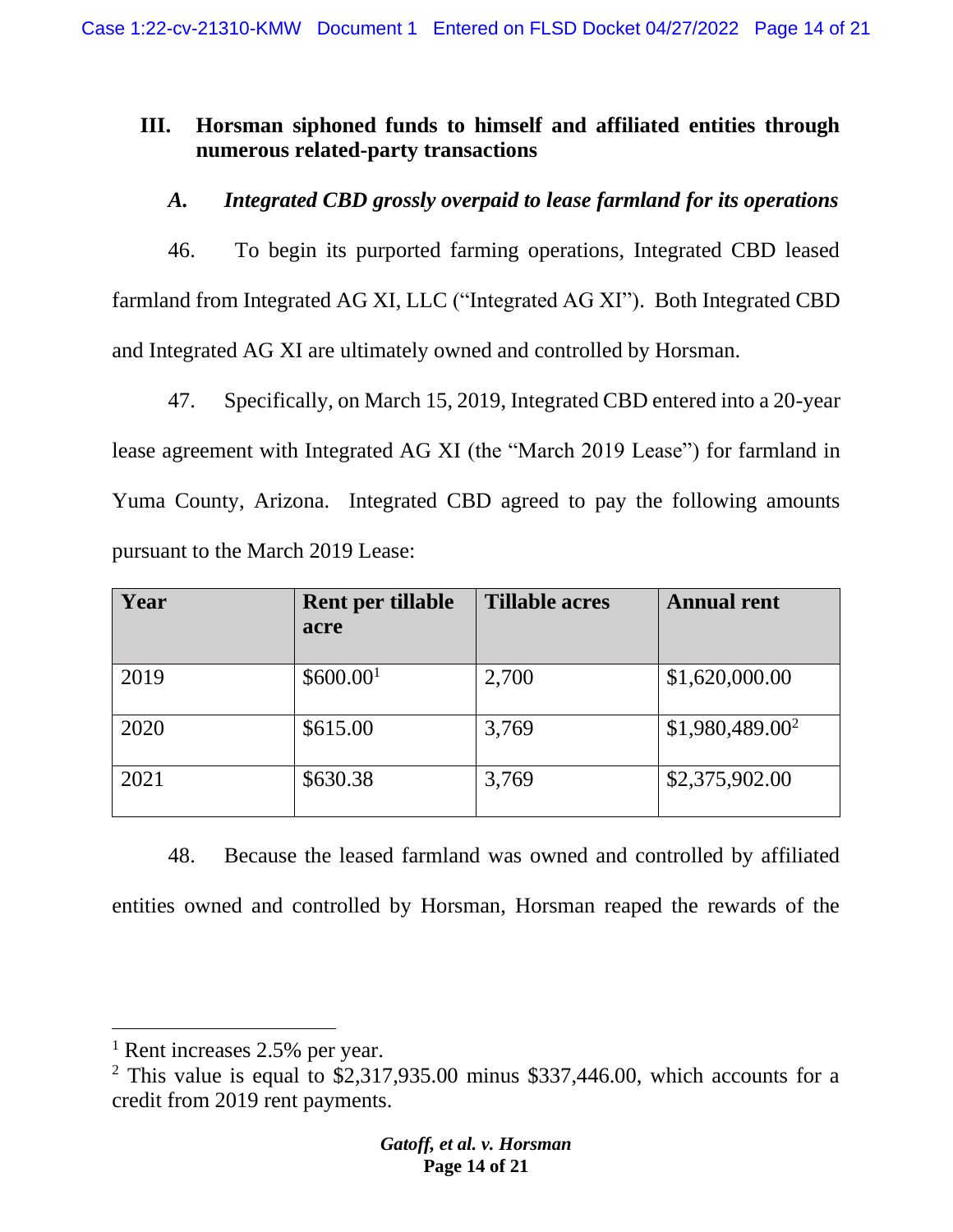March 2019 Lease, which was essentially a transaction whereby Horsman leased the farmland to himself.

49. On April 15, 2019, Integrated CBD entered into another lease for additional farmland (the "April 2019 Lease"). This time, Integrated CBD leased farmland located in Yuma and Maricopa Counties from Hyder Ranch LLC (the "Hyder Farmland"), which was partially owned by Horsman. Integrated CBD agreed to pay the following amounts pursuant to the April 2019 Lease:

| Year | Rent per tillable<br>acre | <b>Tillable acres</b> | <b>Annual rent</b> |
|------|---------------------------|-----------------------|--------------------|
| 2019 | \$600.00                  | 2,300                 | \$1,380,000.00     |
| 2020 | \$600.00                  | 4,755                 | \$2,853,000.00     |
| 2021 | \$615.00 <sup>3</sup>     | 4,755                 | \$2,924,325.00     |

50. Once again, because the leased farmland was owned and controlled by an affiliated entity partially owned by Horsman, Horsman reaped the rewards of the April 2019 lease, enriching himself at investors' (including Plaintiffs') expense.

51. Integrated CBD's gross overpayment for the Yuma and Hyder Farmland—intended solely to enrich Horsman—is demonstrated by looking at the years 2019-2021:

<sup>3</sup> Rent increases 2.5% per year.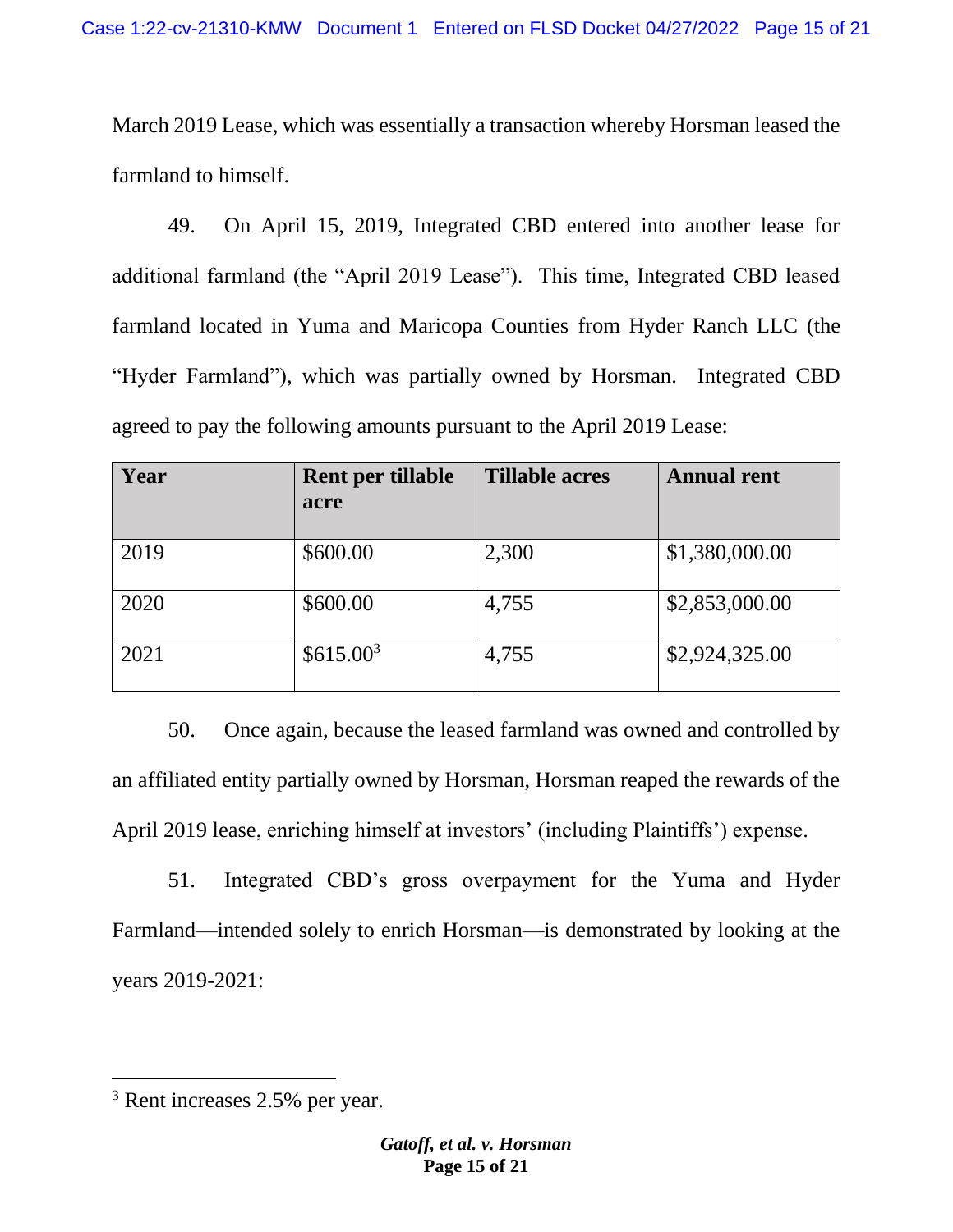- a. In 2019, Integrated CBD leased a total of 5,000 acres of farmland at \$600.00 per acre, committing to a total lease price of \$3,000,000.00 for the year;
- b. In 2020, Integrated CBD committed to lease a total of 8,524 acres of farmland at no less than \$600.00 per acre, committing to a total lease price of no less than \$4,833,489.00; and
- c. In 2021, Integrated CBD committed to lease a total of 8,524 acres of farmland at no less than \$615.00 per acre, committing to a total lease price of no less than \$5,242,260.00.

Shortly before Integrated CBD entered into the March 2019 Lease and the April 2019 Lease, Integrated AG XI, along with other affiliated entities, acquired the Yuma Farmland for approximately \$9,130,000.00 and Hyder Ranch LLC acquired the Hyder Farmland for approximately \$2,386,470.00, representing a total purchase price of approximately \$11,516,470.00. **Over just the first three years of the March 2019 Lease and April 2019 Lease, Integrated CBD committed to pay Horsman-affiliated entities more than \$13 million. Thus, Horsman, through entities he owned/controlled, stood to recoup more than the total purchase price in just three years by using investor money to grossly overpay for leased farmland that, to be sure, quantitatively and qualitatively failed to meet the standards Horsman represented to investors.**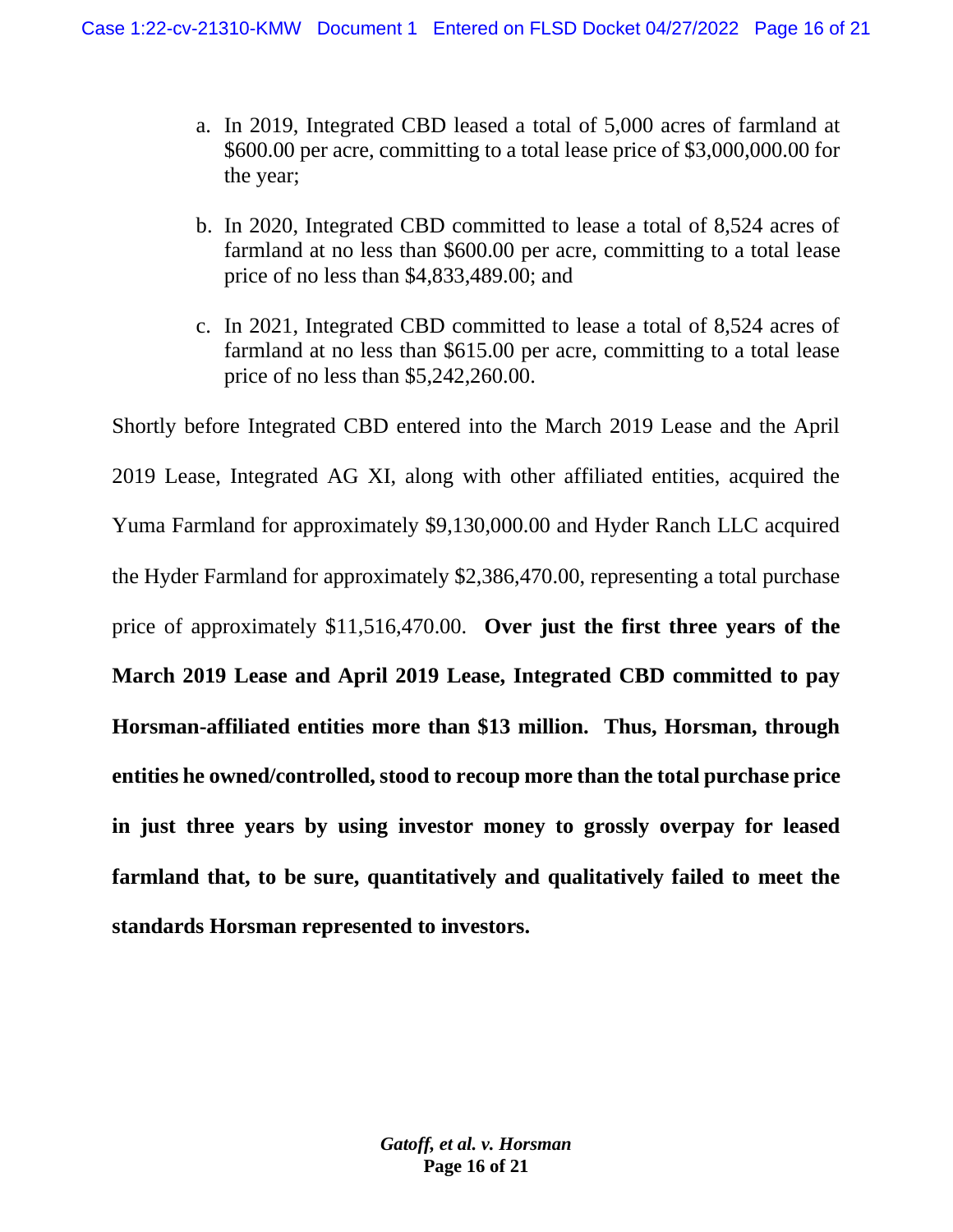# *B. Similarly, Integrated CBD improperly leased equipment and services from its affiliates*

52. Unfortunately, Horsman's misconduct and misuse of Plaintiffs' funds did not end with the farmland leases described above. In addition, Horsman caused Integrated CBD to enter into agreements with affiliated entities for a variety of services and equipment. These agreements were not negotiated at arm's length, rather, like the farmland leases, they were just vehicles intended to funnel Plaintiffs' money to Horsman.

53. Specifically, and not by way of limitation, Horsman caused Integrated CBD and/or its affiliated entities to contract the following equipment services:

- a. Farm management services from AZ Farm Management LLC;
- b. Equipment leases from Integrated AG Equipment LLC and IAG Equipment LLC;
- c. Operational services from Integrated AG Operations LLC; and
- d. Organic verification technology and services from Verified Organic LP and Verified Organic LLC.

## *C. Executive compensation*

54. In addition to the proceeds Horsman reaped from the related-party transactions described above, Horsman drew executive compensation of \$12,500 per month.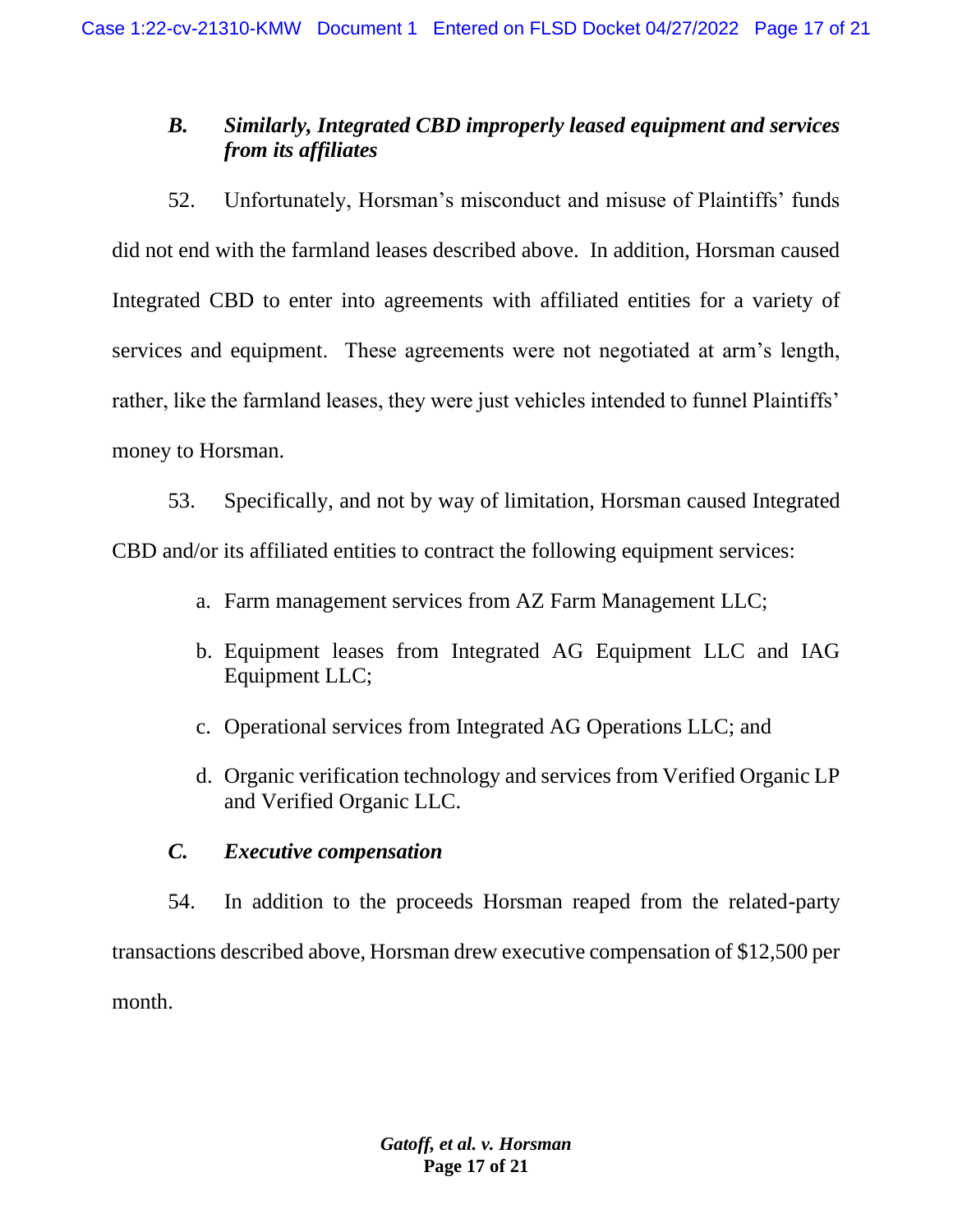### **IV. By 2020, Integrated CBD had collapsed**

55. By the beginning of 2020, Integrated CBD had fired all of its employees and had lost all of Plaintiffs' money.

56. Horsman spent Plaintiffs' and the company's money paying credit card bills and funneling money to affiliated entities through the improper transactions detailed above, among other improper things.

57. Despite being a defunct entity—attributable to Horsman's misconduct and not to the Covid-19 pandemic—Horsman caused Integrated CBD to apply for a Paycheck Protection Program loan. The loan request was ultimately approved in the amount of \$150,000-\$350,000. These funds were not used to pay Integrated CBD's employees, of which there were none.

## **CAUSES OF ACTION**

### **COUNT I FRAUD IN THE INDUCEMENT**

58. Plaintiff re-alleges and adopts all of the allegations set forth in paragraphs 1 through 57 above.

59. Horsman intentionally made and caused Integrated CBD to make false statements and omissions of material fact regarding Plaintiffs' investments in Integrated CBD and/or Integrated CBD Holdings.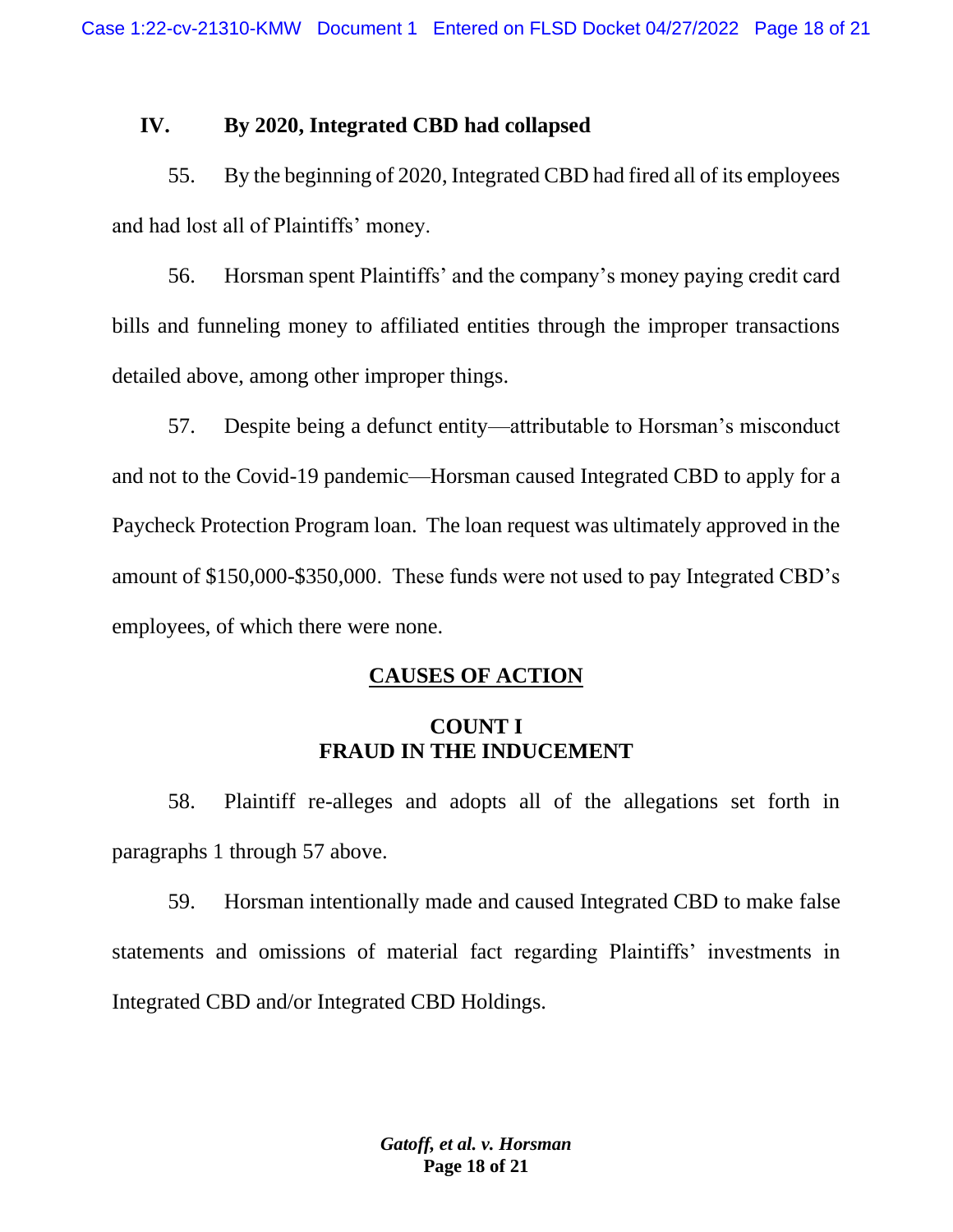60. Horsman knew that the representations were false and intended for Plaintiffs to rely on those representations in investing in Integrated CBD and/or Integrated CBD Holdings.

61. Plaintiffs reasonably relied on those false representations to their detriment. Specifically, the representations caused Plaintiffs to invest in Integrated CBD and/or Integrated CBD Holdings in the amounts specified in paragraphs 7 through 15.

62. As a result of these false statements, material omissions, and fraudulent conduct by Defendant, Plaintiffs suffered financial damages in the form of the loss of their investments.

WHEREFORE, Plaintiffs pray that this Court enter judgment in their favor against Defendant, awarding compensatory and punitive damages, costs of the lawsuit, and such other relief as the Court deems just and appropriate.

### **CLAIM II BREACH OF FIDUCIARY DUTY**

63. Plaintiffs re-allege and adopt all of the allegations set forth in paragraphs 1 through 57 above.

64. Defendant Horsman owed a fiduciary duty to Plaintiffs.

65. Plaintiffs reposed their trust and confidence in Defendant Horsman.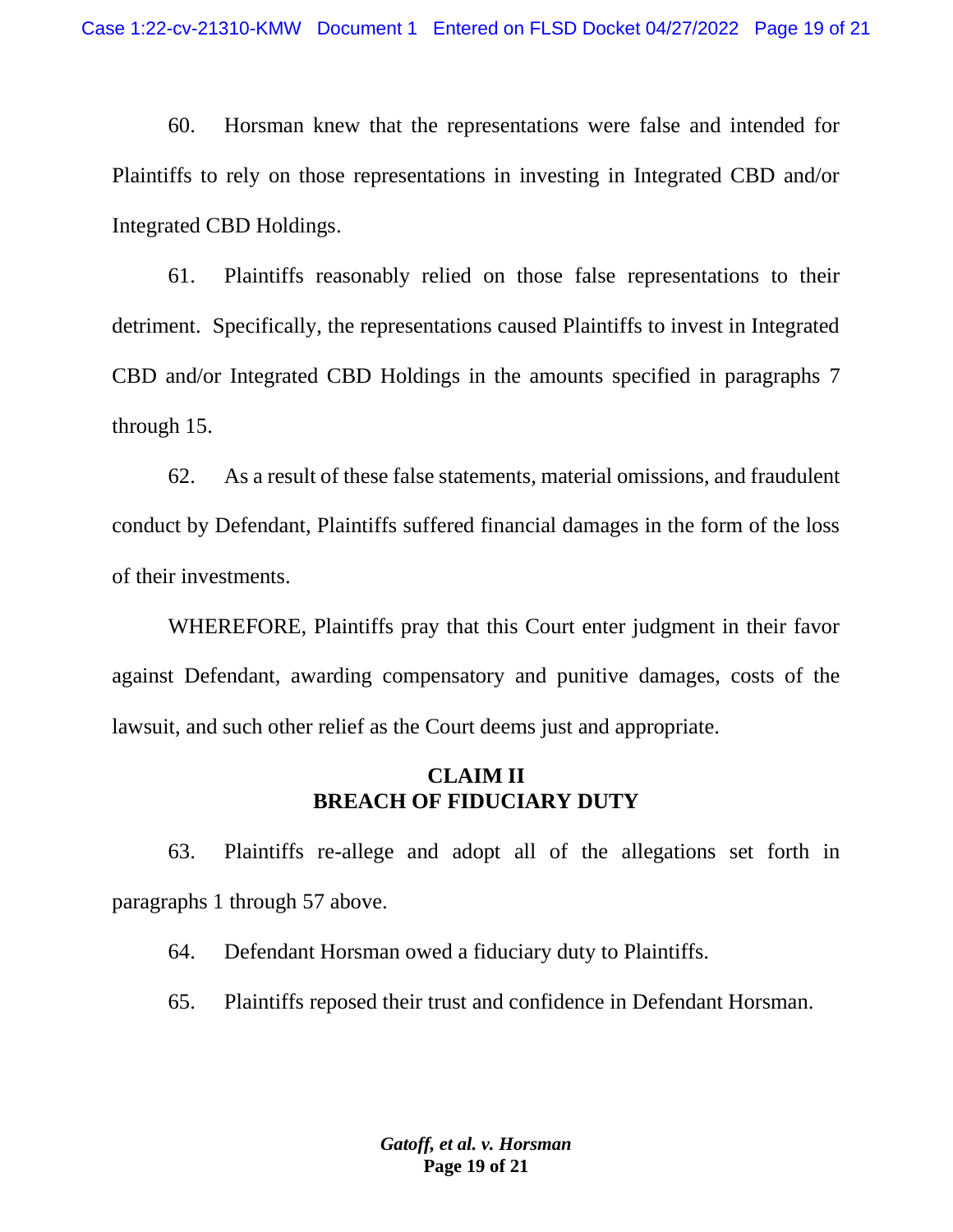66. Defendant Horsman undertook such trust and assumed a duty to advise, counsel, and protect Plaintiffs.

67. Defendant Horsman breached his duty to Plaintiffs.

68. Defendant Horsman's breach caused Plaintiffs to incur damages in the form of the loss of all the funds they invested in Integrated CBD and Integrated CBD Holdings.

69. Defendant Horsman had actual knowledge that failing to operate Integrated CBD consistent with Plaintiffs' best interests was wrong and that failure to do so would result in Plaintiffs losing their invested funds.

70. Despite that knowledge, Defendant Horsman intentionally pursued that course of conduct which indeed resulted in Plaintiffs' total loss of the funds they invested in Integrated CBD and Integrated CBD Holdings.

WHEREFORE, Plaintiffs pray that this Court enter a judgment in their favor against Defendant Horsman for actual and punitive damages in an amount to be determined by the trier of fact, costs of the lawsuit, pre- and post-judgment interest, and such relief as the Court deems just and appropriate.

[signature block on the following page]

*Gatoff, et al. v. Horsman* **Page 20 of 21**